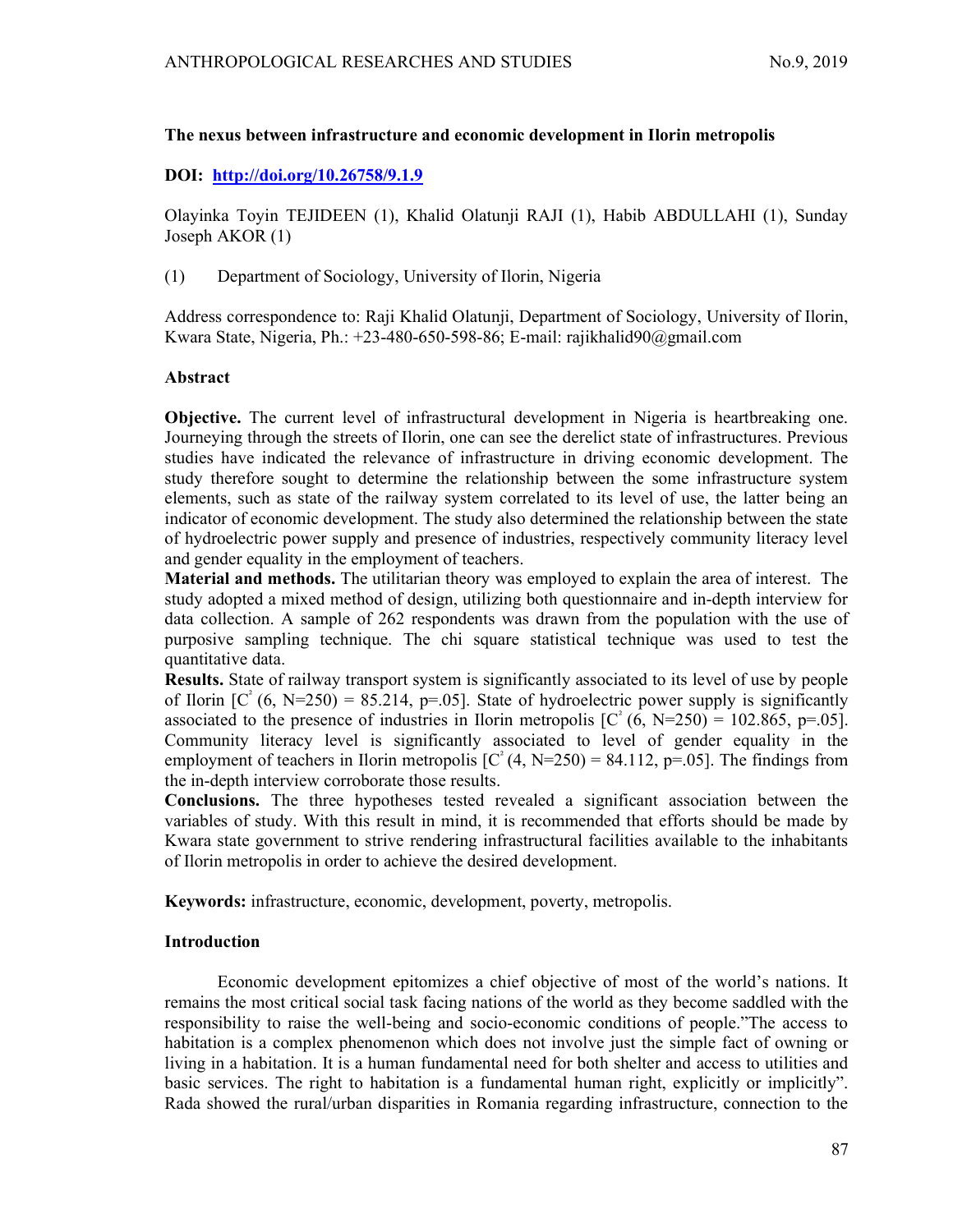drinking water network, sewerage network (Rada, 2013, p. 336). The present study shows that some localities (such as Ilorin), although they are declared cities, have a rural infrastructure.

Essentially, researchers and policy makers have recognized the critical relevance of efficient infrastructure to the sustainable economic development of a nation (Aschauer, 2000). Accordingly, adequate provision of infrastructure supports economic growth, enhances value of life and is vital for national security (Baldwin and Dixon, 2008). The primal significance of infrastructure is made clearer by pointing out that it includes the whole range of services such as railways, roads, education, telecommunication, shipping, power generation and transmission, urban development, and postal facilities. For instance, better roads decrease accidents and improve public wellbeing, efficient water systems reduce the level of disease infections, and a proper waste management improves aesthetics as well as the health of communal members. The availability of a decent level of these infrastructures stimulates rapid industrialization, improving the quality of life of people (Gibson and Rozelle, 2003). As such, social infrastructures are basically the wheels of development, the absence of which cripples the economy (Edun, 2011).

Notably, there are tangible indications that poor infrastructure hampers development in many ways. Diao and Yanoma (2003) showed that growth in agriculture is constrained by high marketing costs due to poor transport facilities. In addition, a poor educational infrastructure system would rob a society of improving the literacy level among the populace, consequently reducing their intellectual prowess. Estache and Vagliasindi (2007) further argued that insufficient power generation confines the development of a nation. Energy is such a critical factor of development, often serving as an input for other infrastructural systems (such as water system which cannot be made available without the use of electricity).

Developing nations like Nigeria typically lack basic infrastructure such as potable water and, to a lesser extent, a good transport system (Estache and Vagliasindi, 2007). According to Bakare (2006), the provision of basic infrastructure seems to be a herculean task for most state governments in Nigeria. They drink, bathe, and cook with unhygienic water especially in the rural areas, often resulting in serious illness or death, reducing the nation's labour force. On another note, a deficiency in transport system in some parts of Nigeria results in scenarios whereby traffic and passenger congestion is quite rampant, impeding the flow of commercial activities (Edun, 2011). Massive gridlocks are common in the large cities with the resultant effect of delays in movements and accidents. This perilous situation has serious impact over the economic development and it constitutes a major setback in the pursuit of sustainable development in Nigeria.

In spite of the various attempts by government to provide infrastructures, there is no major headway being made, making it a losing battle as days go by In line with the stated problem, the study provides an outlook on the association between infrastructure and economic development in Ilorin metropolis by studying specific types of infrastructure (such as hydroelectric power supply) that have been rarely explored in Nigeria. The study examines the association between steady power supply and industrial development as well as the nexus between societal educational level and human capital development in the study area.

Infrastructures essentially comprise of physical edifices of various types, employed by various industries as inputs to the production of goods and provision of services (Chan et al, 2009). This portrayal encompasses social infrastructure such as hospitals and schools as well as economic infrastructure consisting of energy, water, transport, and digital communications. The sector includes a wide range of services such as roads, airways, railways and water transport services, power generation, telecommunications, port handling facilities, water supply and sewage disposal, mass transport systems, medical facilities, educational facilities and other primary services.

Essentially, Shah (1969) has classified these under eight different headings such as irrigation, power, transport, education, communication, research and development, health and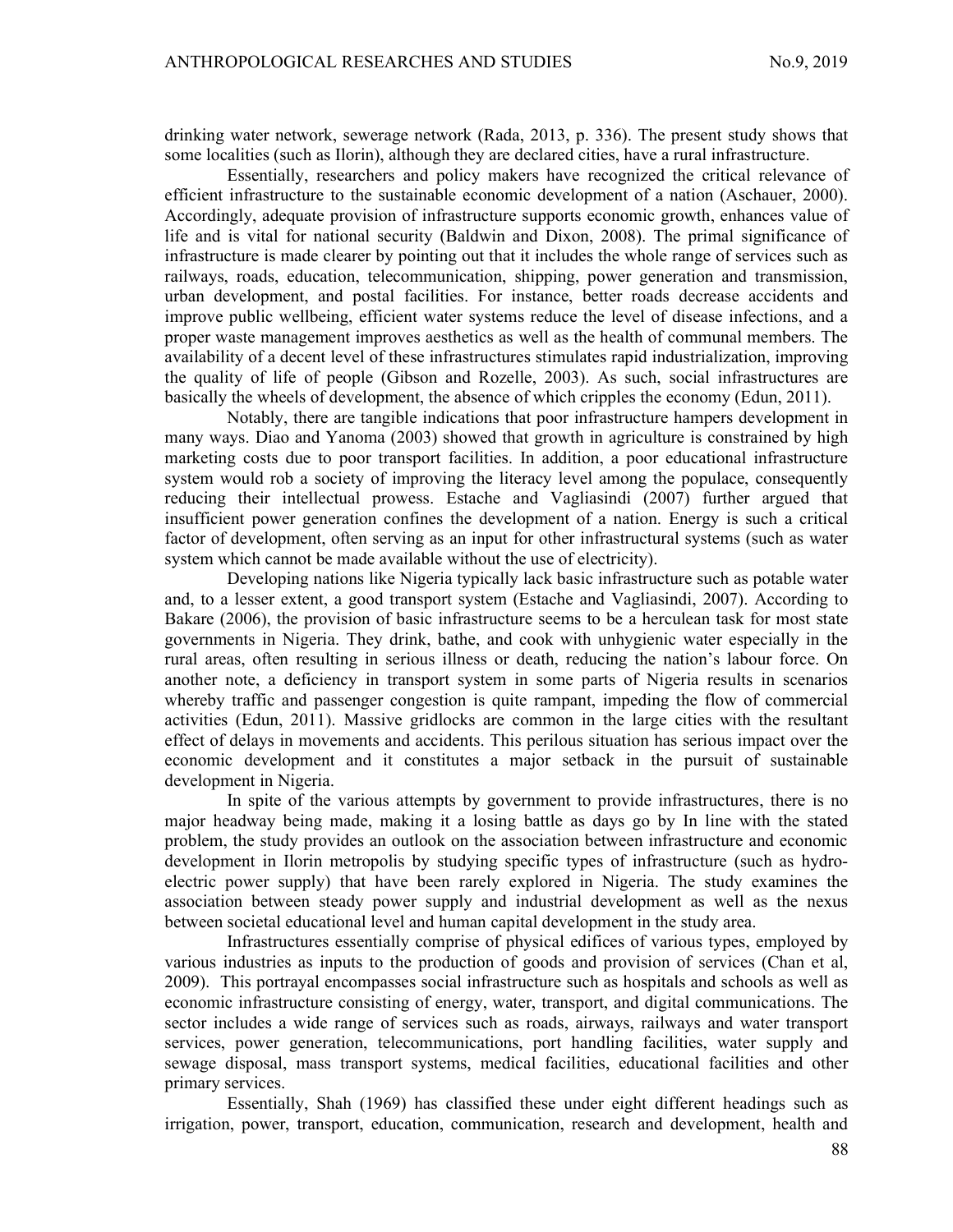other facilities comprising of law and order as part of infrastructure. A very comprehensive depiction of the components of infrastructure is examined in the analysis delivered by Rao (1968). According to him, the economic infrastructure comprises of the transportation (roads, railways, shipping ports and harbors, airports, and transport equipment); communication (telegraphs, telephones, radio, television, cinema, etc.); and energy/power system (coal, electricity, wind power, solar energy, oil, gas, and bio-gas).

Chambers (2004) contends that development has been seen to connote various things at various times, in varying places, and by various people in differing occupations and organizations. But in all cases, it has always involved discussions about change. Economic development therefore represents a course from a lower to a greater phase with an element of visible change. Blakely (1989) on the other hand outlines economic development to be a process through which the government manages prevailing resources and enters into partnership with the private sector, or with another nation, to generate new jobs as well as to rouse economic activities. The quantity of the new jobs is a measure of economic development that has been employed to assess the efficacy of development programs.

There has always been a great interest from the researchers, policy makers as well as non-government organizations on how to measure economic development. The basic needs approach stresses six areas in terms of the achievement of economic development; basic education, sanitation, health, water supply, housing, and nutrition (Hicks and Streeten, 1979).To Harbison and Myres (1964), index of 'Social Progress' comprises of more than forty indices which are found under ten sub-divisions; health status, efforts at defense, environment, status of women, education, demography, social chaos, cultural diversity, economic, and welfare effort (Camp and Speidel, 1987). Finally, in the work of Anand and Sen (1994), development should be seen in terms of attainments in three scopes: health, living standards and education.

Van der Gaag (2011) stated than the indices of economic development entail higher education and literacy levels, general improvement in health as well as nutrition, high social skills, social cohesion and improved levels of equality. In the view of Henderson (1994), environmental indices should also be discussed. Lately, sustainable economic development is the desire of all nations, being measured by the extent to which developmental efforts mustered in the present do not endanger the posterity. It takes the long term interest in mind rather than short term. Gilbert et al. (1996) devised a concept in relation to sustainable economic development, which is economic sustainability. This addresses the country's financial feasibility with development geared to the sustenance of the environment. Furthermore, development economists have cited the relevance of modern transportation in measuring economic development.

In a bid to draw out a connection between infrastructure and economic development, a systematic review of some studies was presented. Starting with that of Antle in Uwagboe (2011), a study was done in 47 developing nations and 19 developed nations. Antle discovered that transportation infrastructure was an effective factor influencing economic development. However, the significance of electricity to economic development has been globally well documented in a huge amount of studies as it is more or less a recurrent point in all investigations on the obstructions to the business environment (Dethier, Hirn and Straub, 2008). Amid these researches, all those concentrating on developing nations discover a significant impact of the energy infrastructure on economic development. As a matter of fact, while carrying out his survey, Garsous (2012) contends that studies concentrating on the energy sector are more probable to discover a significant positive effect than other infrastructures, all things being equal. This implies that investment in the energy sector might be the best bet to attain economic development. Adenikinju (2005) delivered a robust argument to back the relevance of electricity supply. The poor nature of electricity supply in Nigeria, according to him, has weighed on the industrial sector of the country, which is the driver of economic development.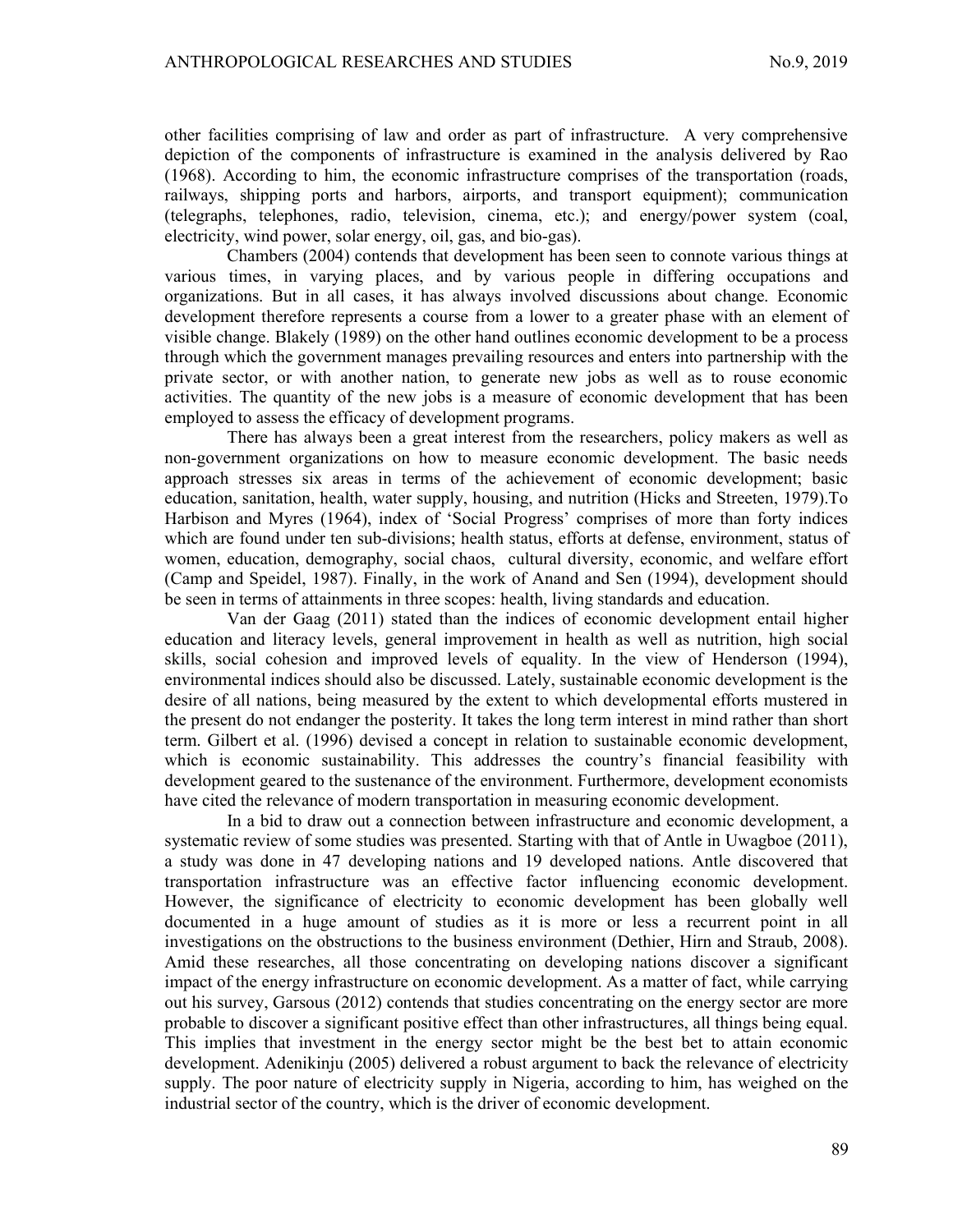But despite a general agreement among researchers on the perceived relevance of energy to economic development, there have been debates over some infrastructures, such as the water infrastructure. Mixed conclusions have been reached by researchers in this aspect. Binswanger , Khandker and Rosenzweig (1993) discovered that the influence of canal irrigation infrastructure to crop yield is non-existent in his study carried out in India. Estache, Speciale and Veredas (2005), on the other hand, posited the role of the water and sanitary infrastructure to be significant in fostering economic development in a study carried out in sub-Saharan nations.

However, in a study carried out by Kakar, Khilji and Khan (2011), a conclusion was reached that education correlates with development, which would significantly lessen income inequality. In addition, Afzal and Abbas (2010) approved that education has a significant impact on economic growth in Pakistan. Furthermore, Dauda (2009) scrutinized the effect of investments in educational sector on economic development in Nigeria and found a significant effect of expenditures in the educational sector on economic development. Bakare (2006) in his study discovered that a positive correlation exists between educational demand and economic growth. This means larger rate in school enrolments will result to economic development. A conclusion was therefore reached that the operative means to deal with illiteracy and foster economic development is via education. Hence, the sustainable development of the energy, education, water, and transportation system can serve as an instrument of change in any country.

The study concluded that the rising price of energy resources is a major barrier in the way of economic growth. Furthermore, from all energy resources, the impact of petroleum was seen to be critical for economic growth in Pakistan. Estache, Speciale and Veredas (2005), while analyzing importance of infrastructure regarding growth in sub-Sahara Africa, found positive effects between investments in education and economic development. In addition, Egert, Kozluk and Sutherland (2008) found that infrastructure enhanced economic development in OECD nations via augmentation of market competition and number of network externalities. A huge level of economic development was also equated to efficient investments in power and telecommunication sectors.

The utilitarian theory is the framework of theoretical analysis for this study. This theory rests on an ethical conundrum with significant bearing on utilitarianism. Bentham (2001) is the chief postulator of utilitarianism. He termed utility, as the sum total of all forms of gratification that is consequential of an action, devoid of torment to anyone involved in the action. Utilitarianism essentially considers all interests equally. Mill (2011) also made noteworthy additions to the theory of utilitarianism. In his view, utility denotes individuals carrying out actions for the purpose of social utility. This, to him denotes the comfort of people, and as such, an action that leads to the utmost pleasure for the members of the society.

Applying this theory to this study, it can be safely explained that the purpose of any government is to ensure the well-being of its citizens and the provision of adequate infrastructures would certainly go a long way in achieving this. The provision of an efficient power supply as opposed to a poor one would definitely improve the well-being of citizens. The availability of network of good roads would boost commercial activities significantly and reduce the occurrence of accidents. Higher economic growth level would result from healthy transport infrastructure, educational facilities, health system, energy system and other basic infrastructures in the society. The public investment on these infrastructures is vital to economic growth and development of a nation as this ensures the comfort of the people.

#### Material and methods

Ilorin is the state capital of Kwara State and is located on latitude 8º 30' and 8º 50' N and longitude 4º 20' and 4 º 35 E. This study was carried out in Ilorin metropolis of Kwara State, Nigeria. Ilorin is home to diversity of culture, housing different ethnic groupings like Yoruba,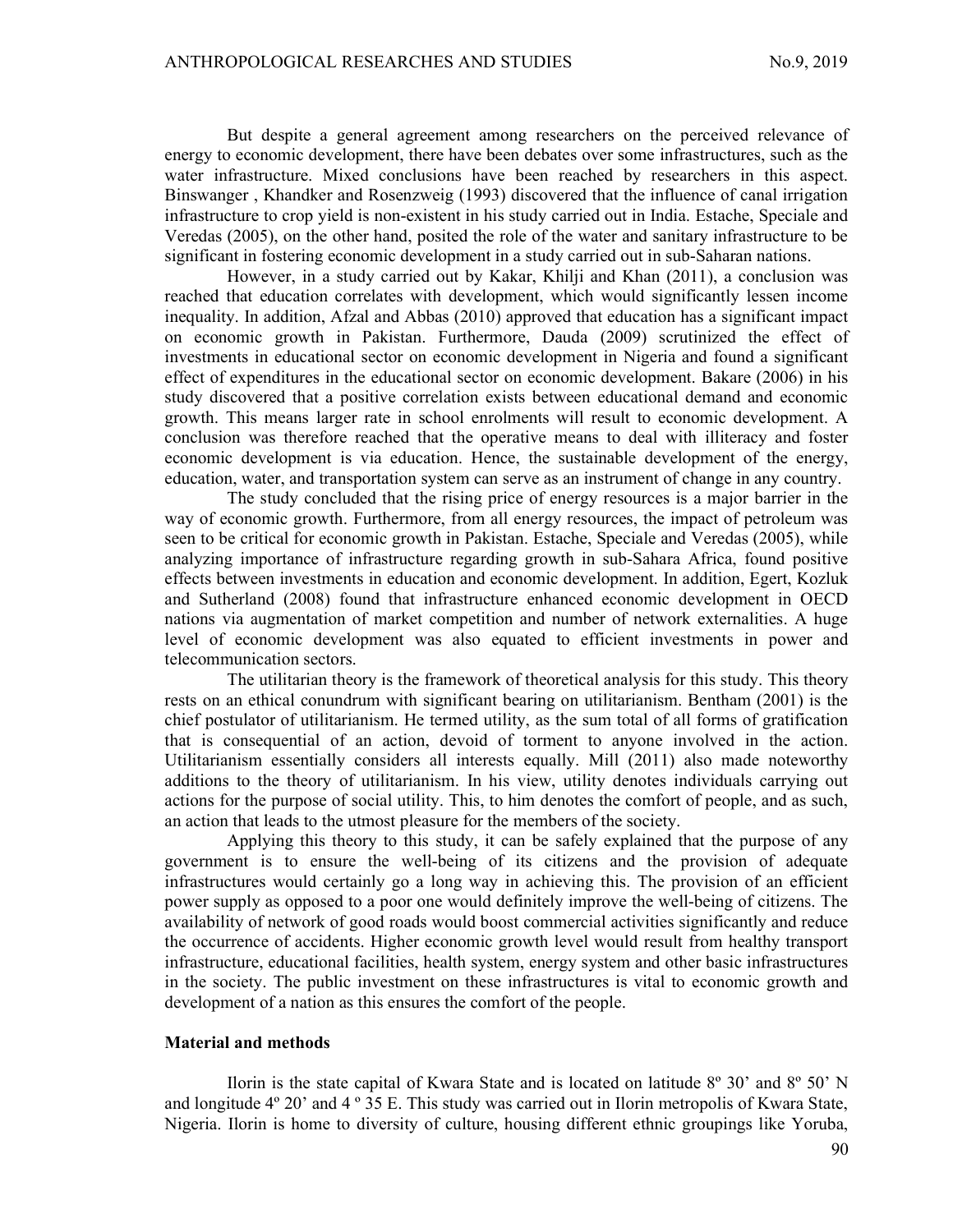Igbo, Hausa, Nupe, Baruba, etc. It is a home to Christians and Muslims. The study adopted a mixed method of design, utilizing a quantitative and qualitative technique of data collection. This was done so as to fuse the strengths of both techniques in gaining a deeper understanding of the people of Ilorin in terms of infrastructure and economic development. The respondents of the study were selected with the use of purposive sampling technique. This was based on the need to consult individuals who are properly acquainted with the infrastructural facilities, are mature and have spent at least a year in the study area. Based on this, 262 respondents were selected. From the selected respondents, ten individuals were selected for unstructured in-depth interview based on a show of interest. The analysis of the quantitative data was carried out with the use of chi square, with 250 questionnaires found to be valid. The qualitative data on the other hand was subjected to content analysis.

# Results

Hypothesis One

H0= There is no significant association between the state of rail transport system and the level of use by people of Ilorin Metropolis

| State of Rail Transport   Level of Use |     | Total                                                                                                 |      |     |
|----------------------------------------|-----|-------------------------------------------------------------------------------------------------------|------|-----|
| System                                 | Low | Moderate                                                                                              | High |     |
| Poor                                   | 161 | 39                                                                                                    |      | 204 |
| Fair                                   |     | 30                                                                                                    |      | 38  |
| Good                                   |     |                                                                                                       |      |     |
| Excellent                              |     |                                                                                                       |      |     |
| Total                                  | 73  | 70<br>المواضل والمحاف والمتعادية والمساوية والمتحدث والمستنقص والمستنقص والمستنقص والمستنقص والمستنقص |      | 250 |

| Table 1. State of Rail Transport System and Level of Use by People of Ilorin Metropolis |  |  |  |
|-----------------------------------------------------------------------------------------|--|--|--|
|                                                                                         |  |  |  |

Source: Researchers' Fieldwork  $(2019)C^{2}(6, N=250) = 85.214$ , p=.001.

The chi square value stands at 85.214. The degree of freedom is 6 with the significance level at .05. Using these values, the chi-square table value is 12.59. Since the  $\chi^2$  c is greater than the  $\chi^2$ t, the alternate hypothesis is accepted and the null is rejected.

The result indicates a significant association between the state of the rail transport system and the level of use by people of Ilorin Metropolis. This connotes that the poorer the state of the road transport system, the lesser the use by people of Ilorin Metropolis.

Hypothesis Two

H0= There is no significant association between the state of hydroelectric power supply and presence of industries in Ilorin metropolis

| Table 2. State of Hydro-electric Tower Supply and Tresence of Hidustries |                        |          |      |     |  |  |
|--------------------------------------------------------------------------|------------------------|----------|------|-----|--|--|
| State of Hydroelectric                                                   | Presence of Industries | Total    |      |     |  |  |
| Power Supply                                                             | Low                    | Moderate | High |     |  |  |
| Poor                                                                     | 153                    |          |      | 195 |  |  |
| Fair                                                                     | $\overline{a}$         | 30       |      |     |  |  |
| Good                                                                     |                        |          |      |     |  |  |
| Excellent                                                                |                        |          |      |     |  |  |
| Total                                                                    |                        |          |      | 250 |  |  |

Table 2. State of Hydro-electric Power Supply and Presence of Industries

Source: Researchers' Fieldwork  $(2019)C^2(6, N=250) = 102.865$ , p=.001.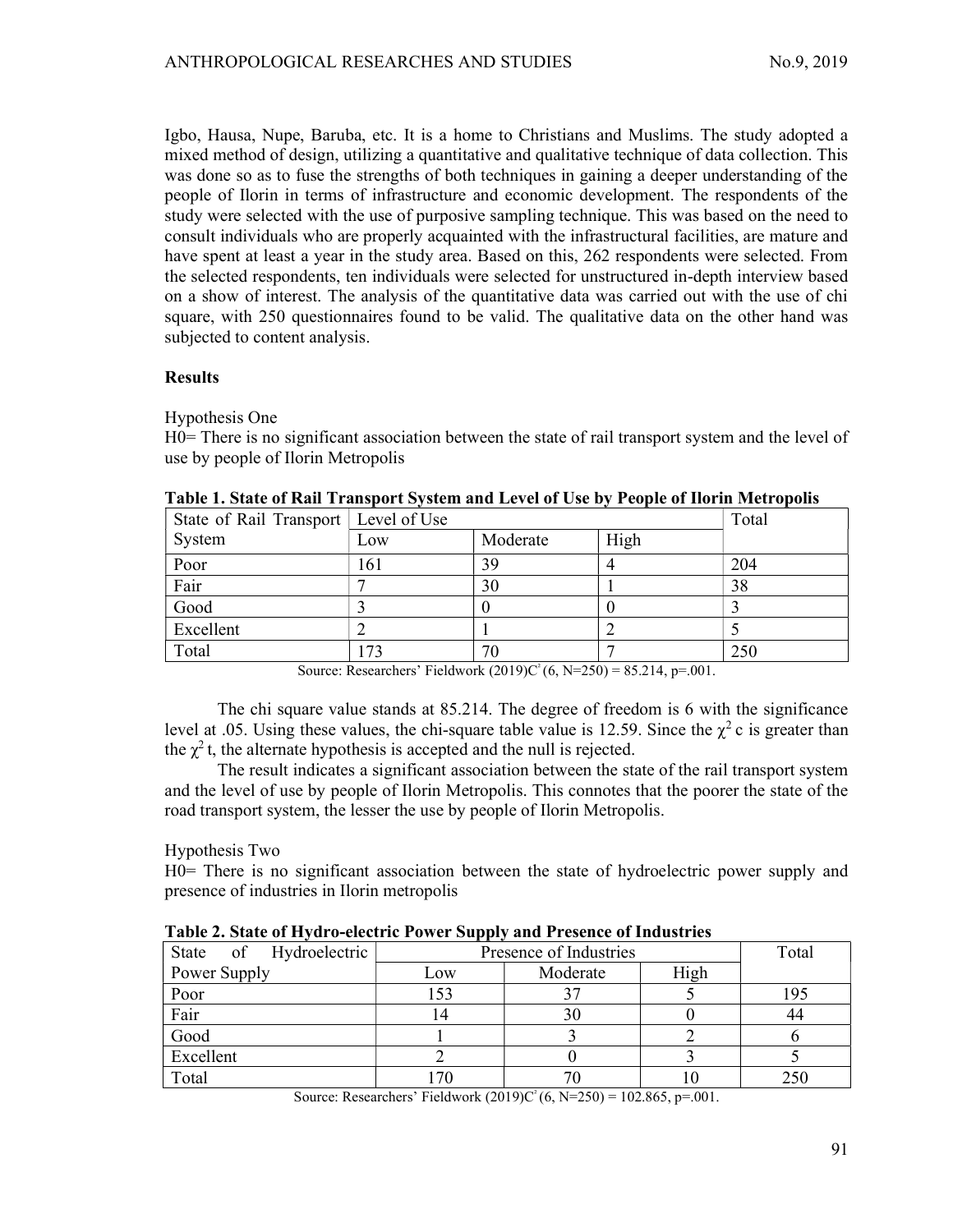The chi square value stands at 102.865. The degree of freedom is 6 with the significance level at .05. Using these values, the chi-square table value is 12.59. Since the  $\gamma^2$  c is greater than the  $\chi^2$  t, the alternate hypothesis is accepted and the null is rejected. This result indicates a positive association between the state of hydroelectric power supply and the presence of industries in Ilorin metropolis.

Hypothesis Three

H0= There is no significant association between community educational level and gender equality in the employment of teachers in Ilorin metropolis

Table 3: Community Literacy Level and Level of Gender Equality in the Employment of Teachers

| <b>Community Literacy</b> | Level of Gender Equality in the Employment of | Total    |      |     |
|---------------------------|-----------------------------------------------|----------|------|-----|
| Level                     | Teachers                                      |          |      |     |
|                           | Low                                           | Moderate | High |     |
| Low                       | 99                                            |          |      | 133 |
| Moderate                  |                                               |          |      |     |
| High                      |                                               |          |      |     |
| Total                     | 130                                           | 04       |      | 250 |

Source: Researchers' Fieldwork  $(2019)C^2$   $(4, N=250) = 84.112$ , p=.001.

The chi square value stands at 84.112. The degree of freedom is 4 with the significance level at .05. Using these values, the chi-square table value is 9.49. Since the  $\chi^2$  c is greater than the  $\chi^2$  t, the alternate hypothesis is accepted and the null is rejected. The result indicates a significant association between community literacy level and level of gender equality.

## Interview Findings

## 1. Has the state of the rail transport system affected its level of use by people of Ilorin?

The respondents in this study had similar views on how the state of the railway system affects its use by people of Ilorin metropolis. The following are some of the responses given by some of the respondents:

"Sure…The condition of the railway transport system is quite poor. It is outdated compared to what you can find in other countries. I do not use it that much. It is always hot in the train and quite congested. There was a time when the train got faulty while I was travelling. It was quite frustrating" (male, 31 years old).

Another respondent expressed a similar view:

"My brother, the train is not so good. It is very old and needs serious repair. There are no working fans in the train and it is always packed. I cannot take the train, especially in this heat. If it would be the modern type that is found in South Africa, America, then I will make use of the railway transport system very well" (female, 27 years old).

A respondent also had this to say on the question asked:

"The train is too slow. The train tracks are not properly maintained too. I do not take the train too much because of this. I only take it as a last resort. If these problems are fixed, I will start taking the train more" (male, 24 years old)

Another respondent had this to say:

"Although the train is bad, I still take it because it is cheaper than travelling by car. I only make fifteen thousand naira in a month so I have to find ways to cut down unnecessary costs. Despite this, I will be quite happy if the rail transport system can be upgraded to the modern standard" (female, 30 years old).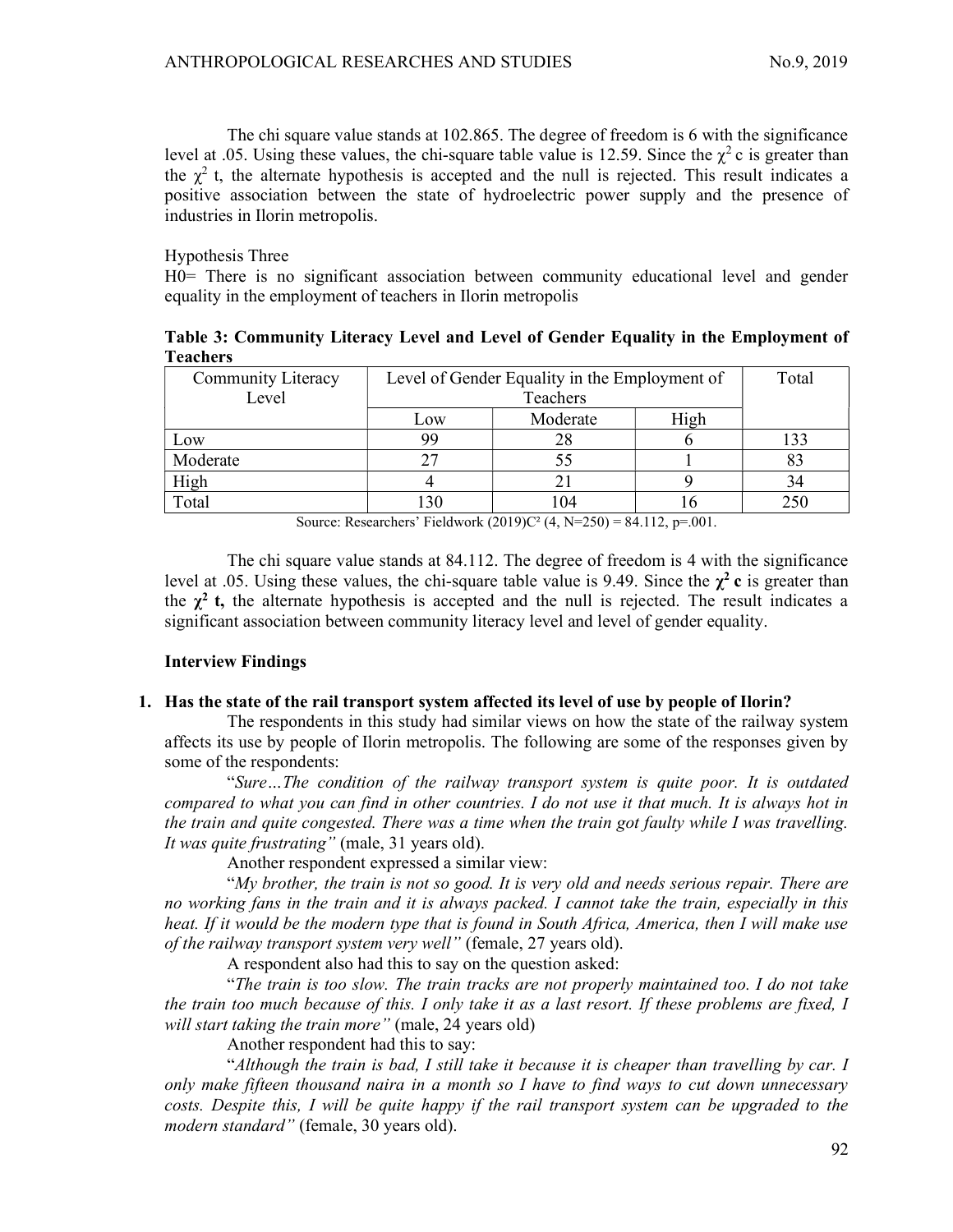# 2. Does the state of the hydroelectric power supply affect the presence of industries in Ilorin metropolis?

The respondents in this study had similar views on how the state of the hydroelectric power supply affects the presence of industries in Ilorin metropolis. The following are some of the responses given by some of the respondents:

"A lot of industries do not want to operate in Ilorin because of poor electricity. Most of them operate in Lagos or Abeokuta. Electricity in Ilorin is very poor. Even the industries that are in Ilorin do not depend on hydroelectric power supply. An industry serious about operating in Ilorin has to buy generators to survive" (male, 25 years old).

Another respondent expressed a similar view thus:

"The hydroelectric power supply in Ilorin is nothing to write home about. Since even the masses have to constantly use generators, industries have no choice. As this will be an additional cost, industries seldom settle in Ilorin. The electricity is so poor that we sometimes experience blackout for days" (female, 35 years old).

Another respondent's view is expressed thus:

"Industries operating in Ilorin have to find other sources of power as the hydroelectric power supply cannot be depended upon. It is epileptic in nature. Whenever rain falls, blackout follows, even if it is just a light drizzle. Such is the state of hydroelectric power supply in Ilorin. Because of this, industries might find it difficult to stay afloat in Ilorin" (male, 40 years old).

A respondent also expressed her view thus:

"It is not easy for industries to operate in Ilorin. The poor power supply is enough to chase them away as debt might be incurred if they remained. Not only is the hydroelectric power supply epileptic in nature, it is also exorbitant. If it is exorbitant for me, imagine the electricity bills that industries would have to pay" (female, 45 years old).

A respondent's view is also expressed thus:

"The period spent in blackout is longer than the time light is available. That shows just how poor the hydroelectric power supply is. Since even small scale businesses consider electricity to be a factor before starting up somewhere, then industries definitely consider it to before settling in a location" (female, 32 years old).

# 3. Do you think community literacy level affects gender equality in the supply of teachers in Ilorin metropolis?

The respondents in this study had similar views on if community literacy level affects gender equality in the supply of teachers in Ilorin metropolis. The following are some of the responses given by some of the respondents:

"A lot of people still believe that there is no point in females attending schools. I know a little girl that hawks instead of attending school. The girl's parents are not educated. How can a girl like that have a chance to be a teacher when she does not even attend school?" (female, 30 years old).

Another respondent's view is expressed thus:

"Ilorin is considered a city but there are some parts that are quite rural in nature. In such parts, girls are reminded that marriage is the most important aspect of their life. They do not aspire for much aside this. If you look at their parents, you will see that they are uneducated" (male, 27 years old).

Another respondent had this to say on the posed question:

"There are some jobs that are considered by people to be for men. Teaching is one of those. There are some schools where you cannot find a single female teacher. I believe that if the educational level of the general community is improved, then females stand a chance to penetrate not just teaching but other professions considered to be male-centred" (female, 40 years old).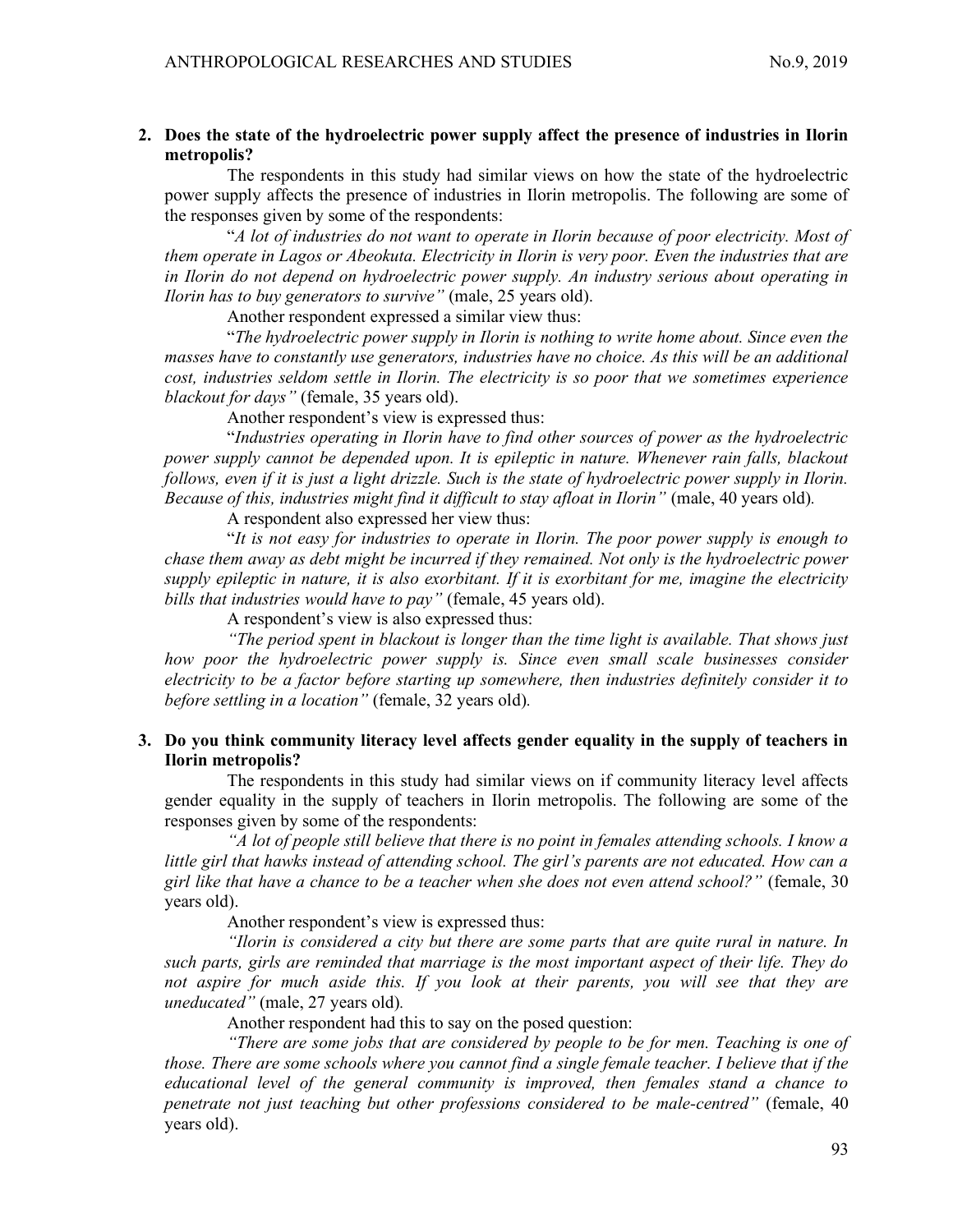A respondent also had this to say on the question:

"If more members of the community get to go to school, especially the females, then they would be able to compete with males in terms of various professions that have been dominated by men for so long. I believe that the community educational level affects gender equality in the supply of teachers in Ilorin" (female, 32 years old)

### **Discussions**

The figure below summarizes the assumptions of the study.

#### Figure 1. A Model Depicting the Relationship between the Tested Hypotheses



Source: Researchers' Fieldwork (2019)

94 The provision of efficient and sufficient infrastructures to a certain extent serves not only in fostering economic development of Ilorin metropolis, but could as well boost the aesthetics of the city. The three hypotheses tested in this study revealed a positive association. The first hypothesis revealed a significant association between the state of rail transport system and level of use by people of Ilorin metropolis. As the state of railway transport system in Ilorin metropolis was described as poor by 81.6% of the respondents, the notion of the railway transport facilitating major economic development seems farfetched as it is scarcely used by the community. Thus, the availability of sufficient and efficient railway transport system can drive development of Ilorin metropolis. This is consistent with the findings of the study carried out by Fan and Chan-Kang (2005) on the impact of road investment in promoting production growth in China. Kuroda, Masahiro and Nangia (2007, p. 235-259) also revealed in a study that in the period between 7500-4000 BC, the Silk Road aided the exchange of goods between India, Mesopotamia and Chinese regions. Therefore, proper investment in the road/railway infrastructure could prove fortuitous for Ilorin metropolis. Not only would the government generate funds from a proper investment in the railway system, it would also facilitate trade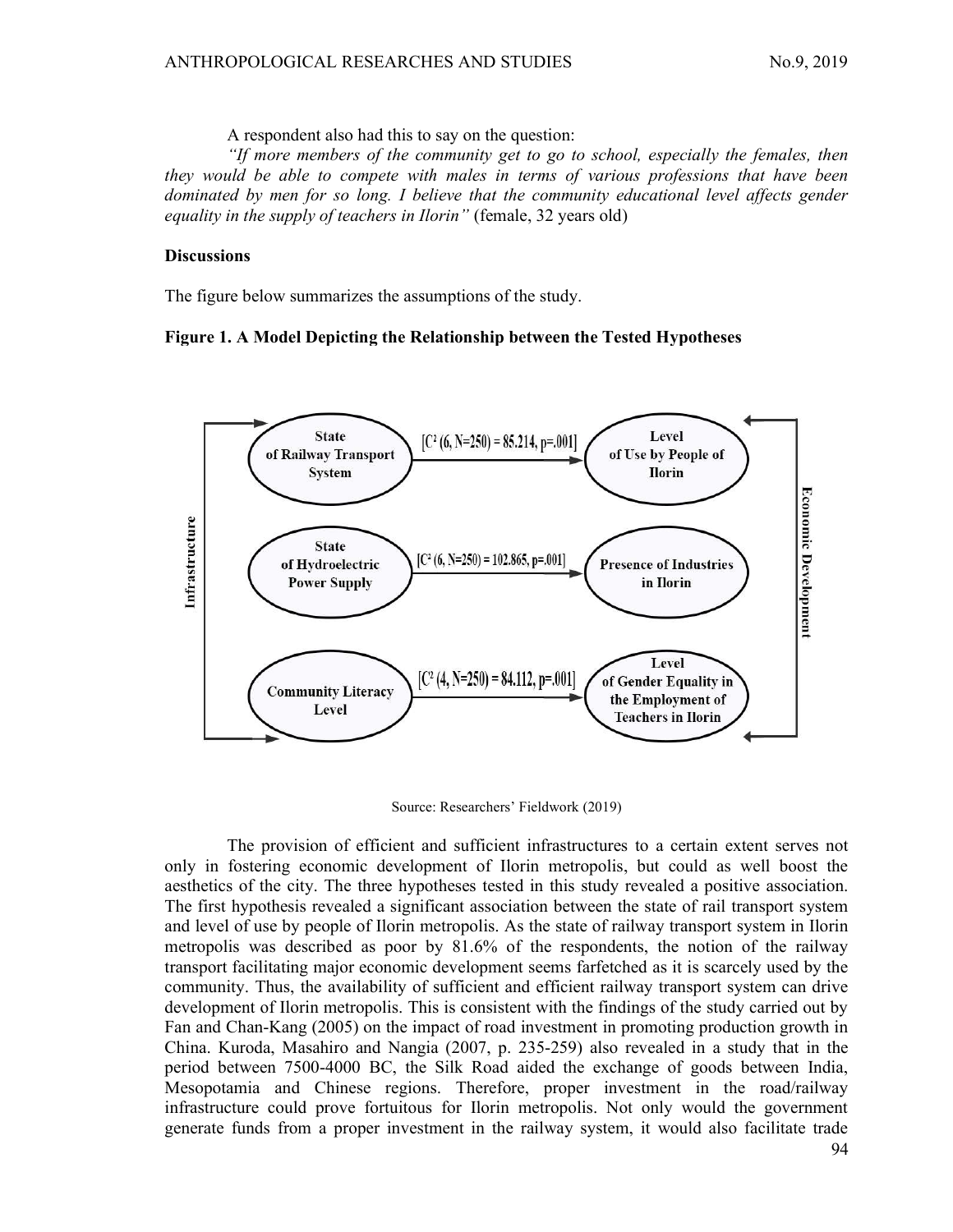activities among the masses, all contributing to developmental purposes in long run. To Rao (1968), the nexus between infrastructure and economic growth is a constant process through which economic development has to be led to achieve national and global stated objectives. Hence, a proper infrastructural system could be of critical relevance to a country. The availability of a well-functioning infrastructural system in terms of transports could prove to be very vital in matters of national defense. In addition, infrastructures could prove germane for developmental efforts. Infrastructures basically serve as drivers of social change. Advances in transport, industry, and education among others may very well alter the society for better. Although the critical relevance of sufficient infrastructural facilities has been well defined by the above findings, Ilorin metropolis still needs a lot in this area for sustainable development. There is no doubt that good roads, adequate power supply, and efficient educational system would make Ilorin a pride to other metropolis in Nigeria.

The second hypothesis revealed a significant association between the state of hydroelectric power supply and the presence of industries in Ilorin metropolis. Adequate electricity distribution would lead to increased production of goods and services which would concomitantly ensure a good business environment for the economic development of the metropolis. Industries are therefore finding it difficult to settle in Ilorin partly because of the epileptic power supply. The finding is related to the work of Ndebbio (2006) which cited that the supply of electricity drives the industrialization procedure. Similarly, in another work, Ukpong (1976) recognized the reality of a significant association between the consumption of electricity and economic development. This is similar to the findings of Siddiqui (2004) who revealed the benefits of energy resources, particularly petroleum in facilitating the growth of Pakistan's economy. Studies like Emeka (2008), Nnimmo (2007), and Odiaka (2006) have seen the growth in electricity supply as critical in quickening the advancement of the industrial sector. However, efficient energy system is still a mirage in Ilorin metropolis as the community is besieged with unstable and epileptic power supply. This perilous situation has grave implications for the running of industries, as most companies expended fortunes in generating their own power. This affects local and international businesses as it raises production costs in industries and discourages foreign investments, thereby constituting a major setback in the pursuit of economic development in the metropolis.

The third hypothesis also revealed a significant association between community literacy level and gender equality in the supply of teachers in Ilorin metropolis. As a scenario, the national budget indicated the relatively meagre funds set aside for education in Ilorin, which is a reflection of the country's investment in education, as can be seen in the budget for education in 2018 which is just 7.07 percent of the total budget (Punch, 2018). Gender equality is a necessity in terms of human capital. In a scenario where gender equality is the norm, meritocracy supersedes sexism. A study carried out by Amasuomo (2013) revealed that there was scarcity in the supply of female teachers in secondary schools in Bayelsa State, Nigeria. This is because a large portion of females do not attend schools as the parents believe that it interferes with prospects of marriage, which is seen as a priority. This view is supported by findings from the interview conducted in this study. Gender equality is one of the indicators of development as stated by Harbison and Myres (1964). According to Aja-Okorie (2013), it is becoming increasingly worrisome that efforts mustered by the Nigerian government to tackle gender disparity in education remain largely fruitless. Akinlo (2004) asserted that school enrolment serves as a significant contribution to human capital development. This is also in corroboration with findings of various researchers who have observed how expenditures on the educational sector influences economic development as indicated in the findings of Yogish (2006), and Permani (2009). Notwithstanding governmental investments in education, this study found out that the sector seems to be beclouded with problems. To some extent, a large proportion of schools in Ilorin are dominated by congestion, pitiable hygiene, poor administration, abysmal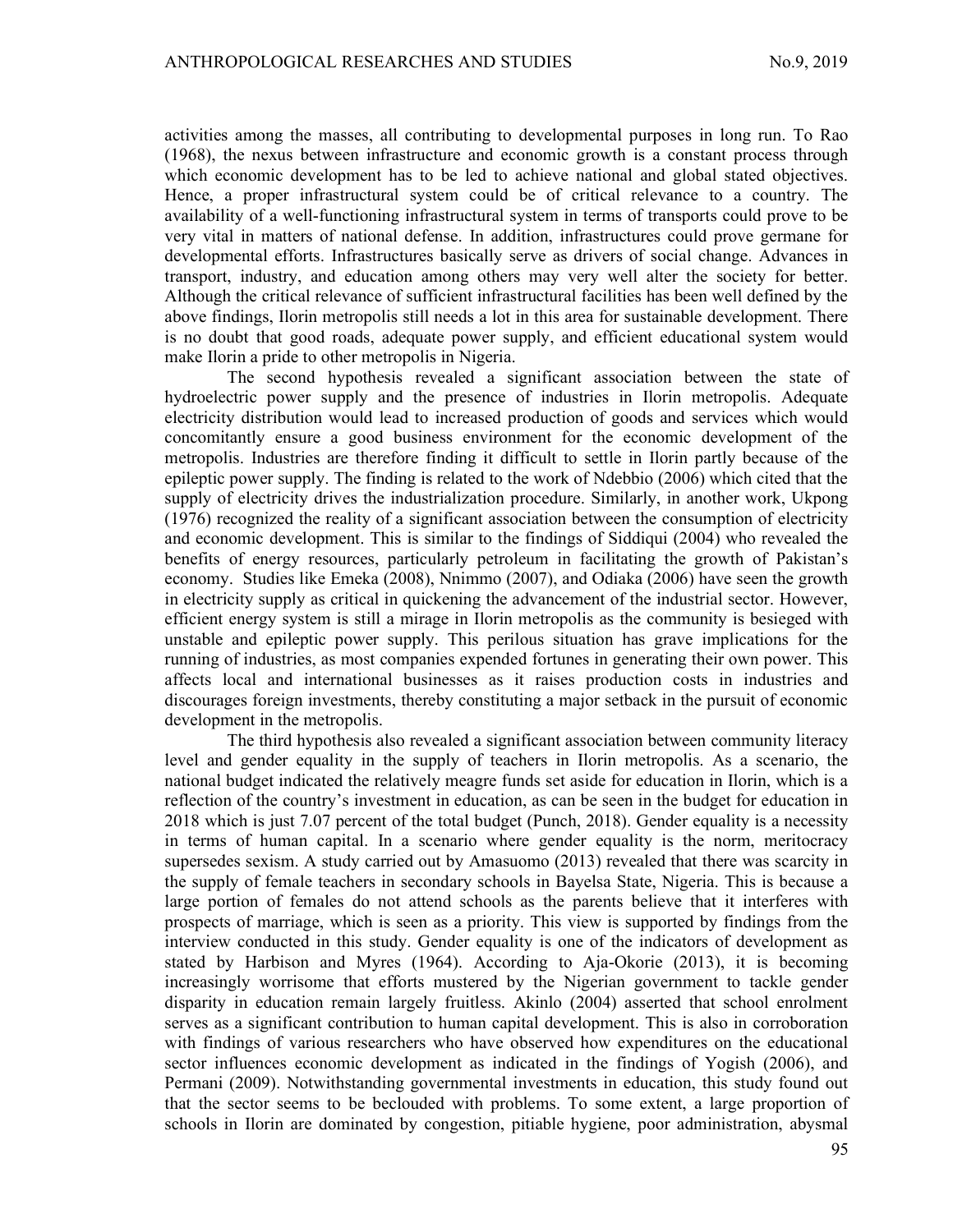students-teachers' ratio, pitiable remunerations for teachers, abandoned capital projects, insufficient funding, pitiable conditions of service, etc. The ensuing effects of these multitudes of incongruities are the making of incompetent graduates and corruption of varying kinds among others. Thus, the appalling performance of the educational sector in Ilorin despite governmental expenditures on education has led to a poor level of social investments and this has stunted economic developmental efforts.

Harbison and Myres (1964) carried out a study of 75 countries with a focus on the correlation between GNP per capita enrollment in primary schools, between GNP per capita and enrollment in secondary schools and tertiary levels. A strong positive correlation was the result of this study. Curle (1964) has revealed a strong positive correlation between per capita income and enrollment in primary school as well. In addition, he indicated that a greater portion of a nation's wealth is intertwined with the funds made available for education. Estache, Speciale and Veredas (2005) in the analysis of sub-Sahara Africa also revealed the importance of education to economic development.

#### **Conclusions**

The study sought to shed more light on issues relating to infrastructure and economic development. From these findings, it is recommended that proper plans be made in making infrastructures available to the inhabitants of Ilorin metropolis. The railway system should be upgraded to meet modern standards as the findings reveal an outdated one. There should also be a great focus on improving electricity in the metropolis as it is a major driver of economic development. A stable power supply in the metropolis enhances the quality of the local business by ensuring productive employment among working age populace and also serves to draw in foreign investments. Attempts should be made to explore other sources of power such as solar if the provision of stable hydroelectricity proves to be a Herculean task. The educational infrastructure should as well be accorded the same level of importance. A sound educational system lays the blueprint for the quality of life lived by the habitants of the metropolis. It prepares them with the appropriate skills and abilities to use one's resources to contribute to the development of one's society. Therefore, the Kwara state government should invest more in education by upgrading the learning and teaching facilities in schools, ensure that there is gender equality in the enrollment of students in schools and employing competent teachers.

To ensure positive results from these plans and strategies, checks and balances should be in play to avoid possible cases of mismanagement of resources. There should be an air of transparency while carrying out these plans. Proper sensitization of members of the public on the utilization of infrastructural facilities would also be part of the indices of ensuring sustainable economic development. The public should be educated and encouraged on the maintenance of certain infrastructures. Finally, Kwara state government and other concerned agencies responsible for monitoring these infrastructural institutions should ensure continuity and consistency of the developmental policies.

#### Bibliography

- 1. Adenikinju, O.S., 2005. Analysis of the cost of infrastructure failure in a developing economy: The case of electricity sector in Nigeria, African Economic Research Consortium, 148, pp. 1-37.
- 2. Afzal, M. and Abbas, Q., 2010. Wagner's law in Pakistan: Another look, Journal of Economics and International Finance, 2(1), pp. 12-19.
- 3. Aja-Okorie, U., 2013. Women education in Nigeria: problems and implications for family role and stability. European Scientific Journal, 9(28), pp. 272-282.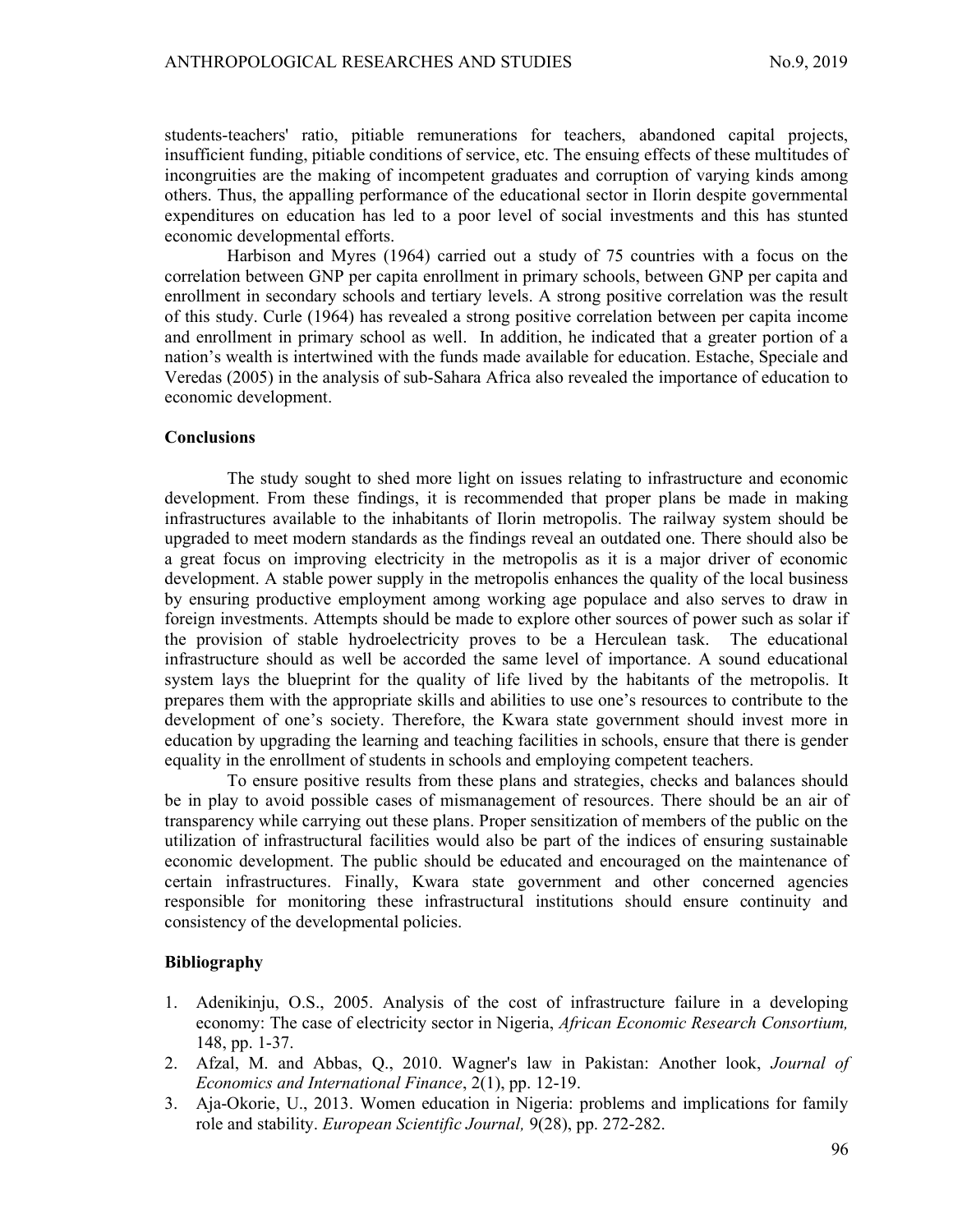- 4. Akinlo, A.E., 2004. Foreign direct investment and growth in Nigeria: An empirical investigation. Journal of Policy Modelling, 26(5), pp. 627-639.
- 5. Amasuomo, J.O.M., 2013. Gender equality in teachers supply in secondary schools in Bayelsa State: implication for development. Journal of Education and Sociology, 4(2), pp. 119-122.
- 6. Anand, S. and Sen, A.K., 1994. Human development index: methodology and measurement, Readings in Human Development, pp. 138-151, Oxford University Press, New Delhi.
- 7. Aschauer, D.A., 2000. Public capital and economic growth: issues of quantity, finance and efficiency. Economic Development and Cultural Change, 48(2), pp. 391-406.
- 8. Bakare, A.S., 2006. The growth implication of human capital investment in Nigeria: An Empirical Study. Journal of Economics and Social Studies, 5(2), pp. 110-125.
- 9. Baldwin, J.R. and Dixon, J., 2008. Infrastructure Capital: What Is It? Where Is It? How Much of It Is There? Ottawa, Canada: The Canadian Productivity Review.
- 10. Bentham, J., 2001. The works of Jeremy Bentham. Published under the Superintendence of His Executor, John Bowring, Volume 1. Boston, USA: Adamant Media Corporation.
- 11. Binswanger H.P., Khandker, S.R. and Rosenzweig, M.R., 1993. How Infrastructure and Financial Institutions Affect Agricultural Output and Investment in India. Journal of Development Economics, pp. 41, 337-366.
- 12. Blakely, E.J., 1989. Planning Local Economic Development. Newbury Park, California: Sage Publications.
- 13. Camp, S.L. and Speidel, J., 1987. The International Human Suffering Index. Washington: Population Crisis Committee.
- 14. Chambers, R., 2004. Ideas for the Development: Reflecting Forwards. Brighton, England: Institute of Development Studies.
- 15. Chan, C., Forwood, D., Roper, H. and Sayers, C., 2009. Public Infrastructure Financing: An International Perspective. Australia: Productivity Commission Staff Working Paper.
- 16. Curle, A., 1964. Education, Politics and Development. Comparative Education Review, 7(3), pp. 226-245.
- 17. Dauda, R.O., 2009. Investment in education and economic growth in Nigeria: A Cointegration Approach. Paper Presented at the 9th Global Conference on Business and Economics held at University of Cambridge, UK.
- 18. Dethier, J., Hirn, M. and Straub, S., 2008. Explaining Enterprise Performance in Developing Countries with Business Climate Survey Data, Washington, DC: World Bank.
- 19. Diao, X. and Yanoma, Y., 2003. Exploring regional dynamics in Sub-Saharan African agriculture. Washington D.C., USA: International Food Policy Research Institute.
- 20. Edun, A.O., 2011. A Study of interactive effective of FDI on infrastructural development: Cement contribution in Nigeria (unpublished Ph.D. thesis). Wuhan University of Technology, China.
- 21. Egert, B., Kozluk, T. and Sutherland, D., 2008. Infrastructure and Growth: Empirical Evidence. OECD Economics Department Working Paper, Available from: <https://econpapers.repec.org/paper/oececoaaa/685-en.htm>, [Accessed on 13 June 2019].
- 22. Emeka, E.O., 2008. Development Crisis of Power Supply and Implications for Industrial Sector in Nigeria. Stud Tribes Tribals, 6(2), pp. 83-92.
- 23. Estache, A., Speciale, B. and Veredas, D., 2005. How much does infrastructure matter to growth in Sub-Saharan Africa," European Center for Advanced Research in Economics Working Paper, Universite Libre de Bruxelles.
- 24. Estache, A. and Vagliasindi, M., 2007. Infrastructure for accelerated growth for Ghana: Needs and challenges, unpublished manuscript.
- 25. Fan, S. and Chan-Kang, C., 2005. Road Development, Economic Growth, and Poverty Reductionin China. Washington, DC, USA: IFPRI.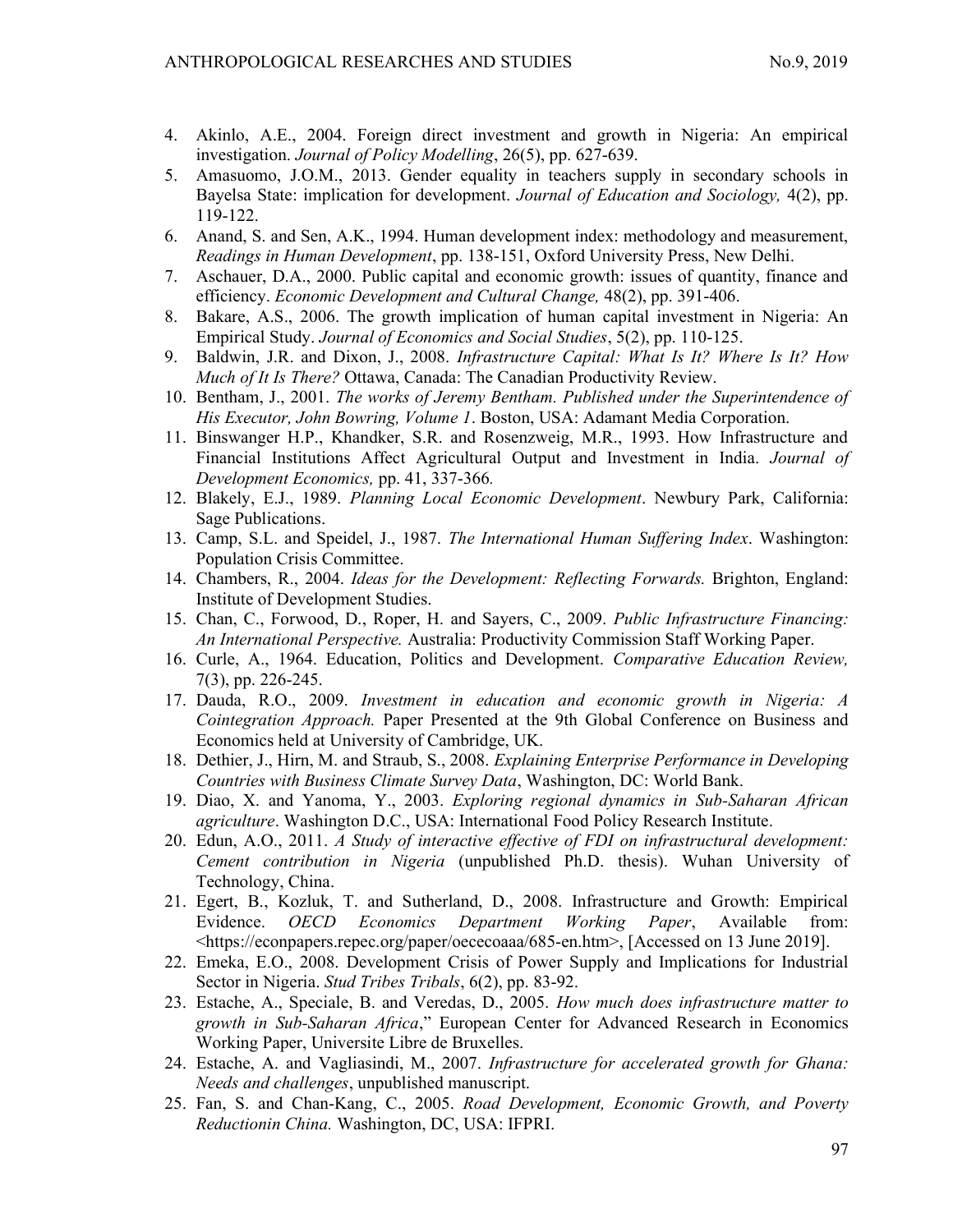- 26. Garsous, G., 2012. How Productive is Infrastructure? A Quantitative Survey. Université libre de Bruxelles: ECARES.
- 27. Gibson, J. and Rozelle, S., 2003. Poverty and Access to Roads in Papua New Guinea. Economic Development and Cultural Change, 52(1), pp. 159-185.
- 28. Gilbert, R., Stevenson, D., Girardet, H. and Stren, R., 1996. Making cities work: the role of local authorities in the urban environment, London: Earthscan.
- 29. Harbison, F. and Myres, C.A., 1964. Education, Manpower and Economic Growth, New York, Mc Graw Hill.
- 30. Henderson, H. 1994. Paths to sustainable development: The role of social indicators Futures 26(2), 125-137.
- 31. Hicks, N. and Streeten, P., 1979. Indicators of Development: The Search for a Basic Needs Yardstick. World Development, 7(6), pp. 567-580.
- 32. Kakar, Z.K., Khilji, B.A. and Khan, M.J., 2011. Relationship between education and economic growth in Pakistan: A Time Series Analysis. Journal of International Academic Research, 11(1), pp. 27-32.
- 33. Kuroda, H., Masahiro, K. and Nangia, R., 2007. Infrastructure and Regional Cooperation. In Bourguignon, F. and Pleskovic, B. (eds) Global: Rethinking Infrastructure for Development Washington D.C., Annual World Bank Conference on Development Economics.
- 34. Mill, J.S., 2011. A system of Logic, Ratiocinative and Inductive (Classic Reprint). USA: Forgotten Books.
- 35. Ndebbio, J., 2006. The structural economic dimensions of underdevelopment, associated vicissitudes and imperatives: agenda for positive change', 33rd Inaugural Lecture, University of calabar-Nigeria, saesprint publishers-Nigeria.
- 36. Nnimmo, B., 2007. Gender and Energy Crisis in Developing Economies. USA: Community Research and Development Centre.
- 37. Odiaka, P., 2006, August 24. Power Sector Reforms: Still a reign of Blackout, The Guardian, pp. 15.
- 38. Permani, R., 2009. The role of education in economic growth in East Asia: A Survey. Asian-Pacific Economic Literature, 23(1), pp. 1-20.
- 39. Punch, 2018, June 20. 2018 Budget and the Paltry Allocation for Education. Available from: <https://punchng.com/2018-budget-and-the-paltry-allocation-for-education/>. [Accessed on 9 June 2018].
- 40. Rao, V.K.R.V., 1968. Investment Income and Multiplies in an under Developed Economy. In Agarwala A.N. and Singh S.P. (Ed) 'The Economics of Underdevelopment' Oxford University Press, Bombay.
- 41. Rada, C., 2013. Valori identitare ale familiei româneşti contemporane în contextul globalizării. O abordare antropologică, (Identitary Values of the Contemporary Romanian Family in the Framework of the Globalization. An Anthropological Approach) p.336. Bucureşti: Editura Muzeului Național al Literaturii Române, Colecția AULA MAGNA. Available from: <http://www.cultura.postdoc.acad.ro/cursanti/sinteze/rada\_cornelia.pdf>. [Accessed on 9 June 2018].
- 42. Siddiqui, R., 2004. Energy and Economic Growth in Pakistan. The Pakistan Development Review, 43(2), pp. 175-200.
- 43. Shah, N., 1969. Infrastructure for Indian Economy. Bombay: University Press.
- 44. Uwagboe, F. 2011. Infrastructural Development and Economic Growth in Nigeria. MSc Thesis, Unpublished. Benin City: University of Benin.
- 45. Ukpong, I.I., 1976. An Analysis of the causes of power shortage in Nigeria. The Nigerian Journal of Economic and Social Studies.18, pp. 34-49.
- 46. Van der Gaag, J., 2011. The economics of human development. Presented at the 2011 International Conference on Early Childhood Development, Beijing. Available from: